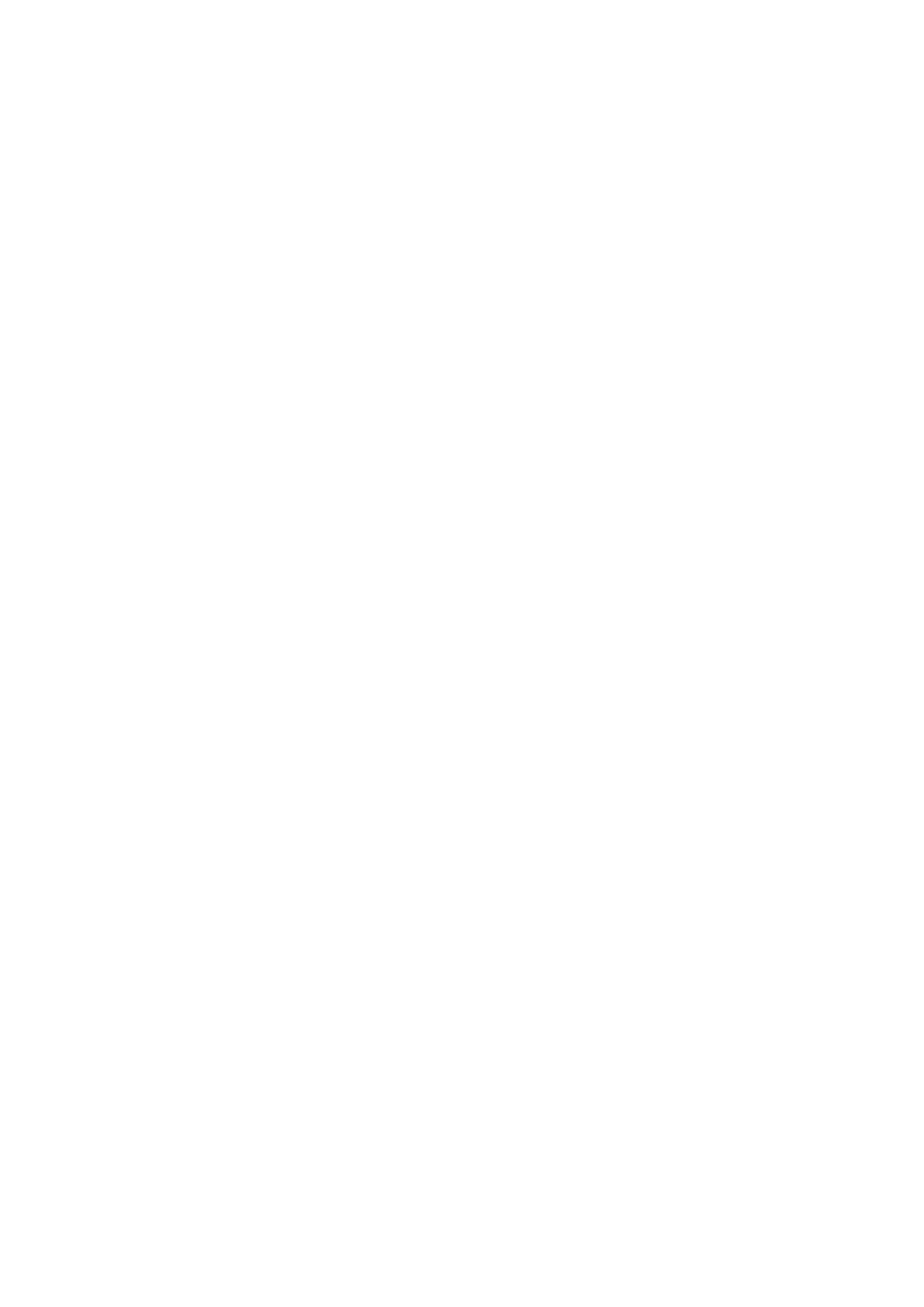#### **In the case of Stevanović v. Serbia,**

The European Court of Human Rights (Second Section), sitting as a Chamber composed of:

Mrs F. TULKENS, *President*,

MR A.B. BAKA,

Mr I. CABRAL BARRETO,

Mr R. TÜRMEN,

Mr M. UGREKHELIDZE,

Mr V. ZAGREBELSKY,

Mr D. POPOVIĆ, *judges*,

and Mrs F. ELENS-PASSOS, *Deputy Section Registrar*,

Having deliberated in private on 18 September 2007,

Delivers the following judgment, which was adopted on that date:

## PROCEDURE

1. The case originated in an application (no. 26642/05) against the State Union of Serbia and Montenegro, succeeded by Serbia on 3 June 2006 (see paragraph 37 below), lodged with the Court under Article 34 of the Convention for the Protection of Human Rights and Fundamental Freedoms ("the Convention") by, at that time, a citizen of the State Union of Serbia and Montenegro, Mr Velimir Stevanović ("the applicant"), on 6 July 2005.

2. The applicant was represented before the Court by Mr R. Gajić, a lawyer practising in Belgrade. The Government of the State Union of Serbia and Montenegro and, subsequently, the Government of Serbia ("the Government") were represented by their Agent, Mr S. Carić.

3. On 2 June 2006 the Court decided to communicate the application to the Government. Applying Article 29 § 3 of the Convention, it decided to rule on the admissibility and merits of the application at the same time.

# THE FACTS

#### I. THE CIRCUMSTANCES OF THE CASE

4. The applicant was born in 1954 and lives in Belgrade.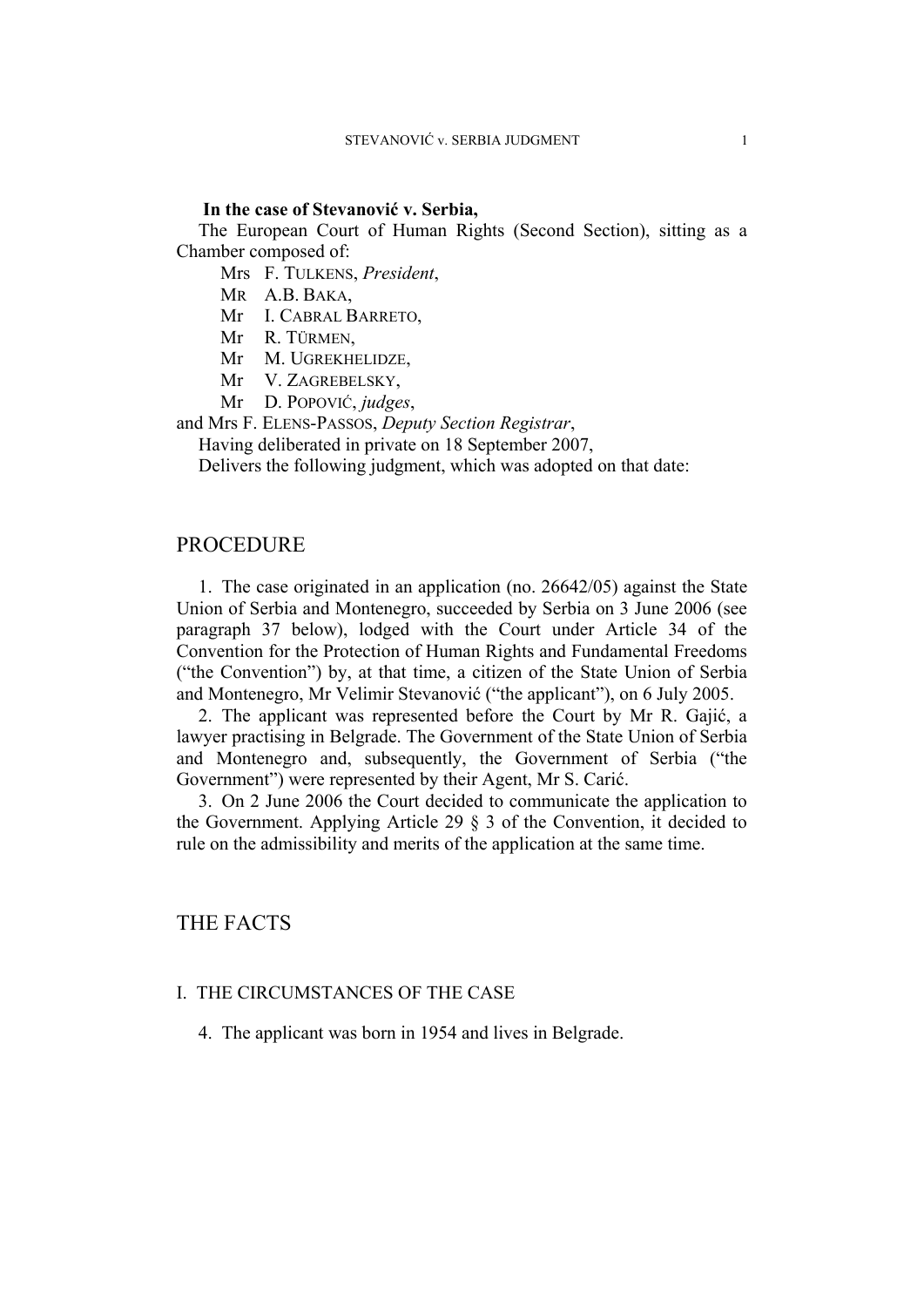#### **A. The labour dispute and the mediation procedure**

5. In 1992 the applicant was dismissed from the job which he held in a local construction company.

6. On 16 June 1992 he filed a claim with the Third Municipal Court in Belgrade (*Treći opštinski sud u Beogradu*), seeking reinstatement.

7. On 16 June 1993 the Third Municipal Court ruled in favour of the applicant.

8. On 22 September 1993 the District Court in Belgrade (*Okružni sud u Beogradu*) quashed this judgment and ordered a retrial.

9. From 23 December 1993 to 15 September 1999, the Third Municipal Court ruled in favour of the applicant on six separate occasions, but each time the District Court quashed those judgments on appeal and ordered a retrial.

10. On 10 November 2000 the Third Municipal Court again ruled in favour of the applicant. It also ordered the respondent company to reinstate him until the adoption of a final decision in the proceedings.

11. On 17 August 2001 the District Court quashed this judgment and ordered a retrial.

12. On 22 February 2002 the Third Municipal Court revoked its provisional reinstatement order of 10 November 2000.

13. On 28 September 2004 the applicant requested his salary arrears.

14. At the hearing held on 8 October 2004, the applicant complained about the delay and sought the removal of the presiding judge.

15. On 18 October 2004 the President of the Third Municipal Court rejected the applicant's request.

16. On 4 February 2005 the applicant apparently failed to appear at the hearing scheduled for that date.

17. On 30 May 2005 the Third Municipal Court invited the parties to take part in a mediation procedure and suspended the reinstatement suit.

18. On 29 November 2005 a mediator was appointed.

19. By April 2006, five mediation hearings were scheduled and/or adjourned.

20. On 2 June 2006 the entire case file was apparently forwarded to respondent State's Agent.

#### **B. The civil compensation case**

21. On 17 June 2004 and in respect of the above proceedings, the applicant filed a separate civil claim against the State Union of Serbia and Montenegro, seeking compensation for the breach of his "right to a fair trial within a reasonable time, as guaranteed under Article 6 of the Convention".

22. On 6 December 2005 the First Municipal Court in Belgrade (*Prvi opštinski sud u Beogradu*) rejected the applicant's claim as inadmissible.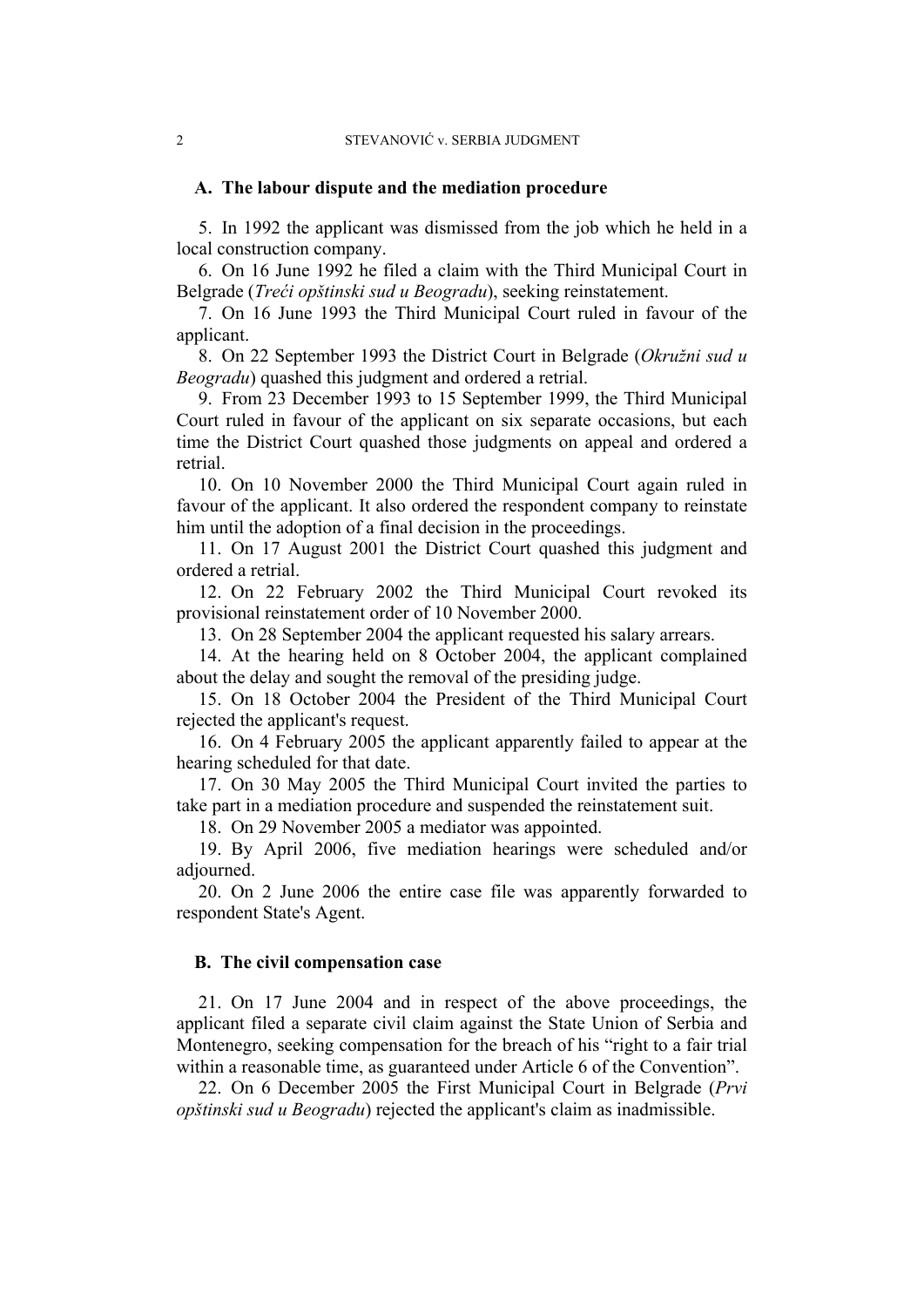23. On 24 July 2006 the District Court in Belgrade quashed this decision on appeal and ordered a retrial. In its reasoning, *inter alia*, it recognised the applicant's right to have his labour case resolved within a reasonable time and referred to Article 6 of the Convention as legally binding. Finally, the District Court noted that as of 3 June 2006 Serbia was the sole successor of the former State Union of Serbia and Montenegro, meaning that there were no procedural obstacles for the continuation of the applicant's case.

24. On 2 October 2006 the First Municipal Court suspended the proceedings, stating that the State Union of Serbia and Montenegro had ceased to exist in the meantime. Although he was entitled to file an appeal against this decision, there is no evidence in the case file that the applicant actually did so.

## **C. Other relevant facts**

25. In accordance with the Third Municipal Court's order of 10 November 2000, on 6 March 2001 the respondent company reinstated the applicant (see paragraph 10 above).

26. The applicant maintained that the respondent company had in the meantime encountered serious financial difficulties, which is why it was "no longer able to pay its employees" and was "under threat" of being "declared insolvent".

27. On an unspecified date the Supreme Court (*Vrhovni sud Srbije*) apparently instituted proceedings to have the presiding judge in charge of the reinstatement case removed from the bench (*razrešen*).

## II. RELEVANT DOMESTIC LAW

# **A. Relevant provisions of the Judges Act as well as the Obligations Act**

28. The relevant provisions of this legislation are set out in the *V.A.M. v. Serbia* judgment (no. 39177/05, §§ 70-72, 13 March 2007).

## **B. Relevant provisions of the labour laws**

# *1. Labour Act 2001 (Zakon o radu; published in the Official Gazette of the Republic of Serbia - OG RS - nos. 70/01 and 73/01)*

29. Article 122 § 3 provided that all employment-related disputes were to be resolved by the courts within a period of 6 months from the date of institution of the proceedings.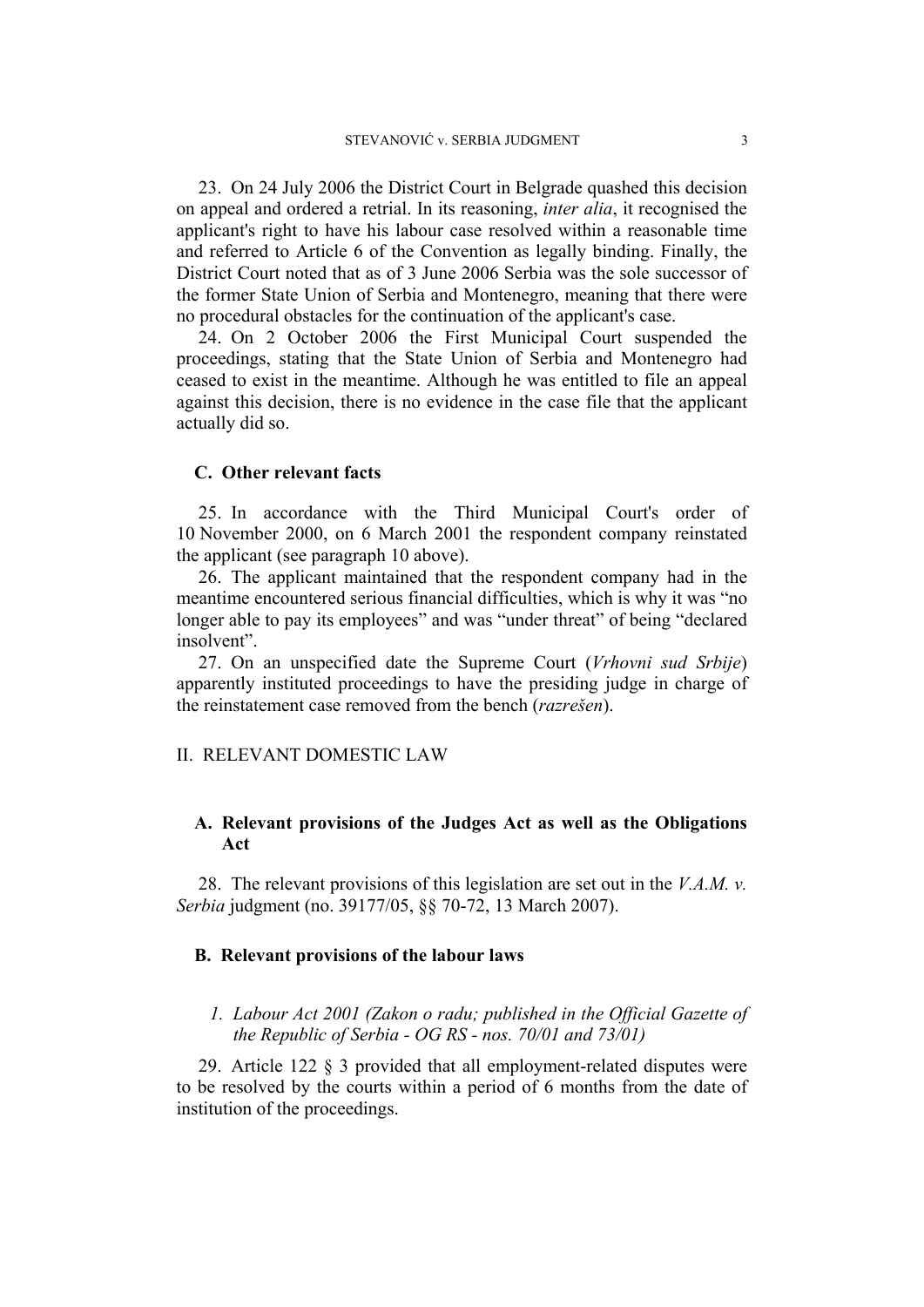#### 4 STEVANOVIĆ v. SERBIA JUDGMENT

*2. Labour Act 2005 (Zakon o radu; published in OG RS no. 24/05 and 61/05)* 

30. This Act entered into force on 23 March 2005 and thereby repealed the Labour Act of 2001.

31. The text of Article 195 § 3 of the Labour Act of 2005 corresponds to the aforementioned Article 122 § 3 of the Labour Act of 2001.

## **C. Alternative Labour Disputes Resolution Act (Zakon o mirnom rešavanju radnih sporova; published in OG RS no. 125/04)**

32. Article 5 and Articles 30-37 of this Act provide, *inter alia*, that a reinstatement case may be resolved by a State-appointed arbitrator. Such proceedings, however, may only be instituted with the consent of both parties and must be concluded within a period of thirty days as of the date of the initial hearing.

#### **D. Relevant constitutional provisions**

33. Article 25 of the Serbian Constitution (*Ustav Republike Srbije*), published in the Official Gazette of the Socialist Republic of Serbia (OG SRS - no. 1/90) provided as follows:

"Everyone shall be entitled to compensation for any pecuniary and non-pecuniary damages suffered due to the unlawful or improper conduct of a State official, a State body or a public authority, in accordance with the law.

Such damages shall be covered by the Republic of Serbia or the public authority [in question]."

34. This Constitution was repealed on 8 November 2006, which is when the "new" Constitution (published in OG RS no. 98/06), entered into force.

35. The substance of Article 35 § 2 of the new Constitution corresponds, in its relevant part, to the above-cited text of Article 25 of the previous **Constitution** 

**E. Criminal Code 1977 (Krivični zakon Republike Srbije; published OG SRS nos. 26/77, 28/77, 43/77, 20/79, 24/84, 39/86, 51/87, 6/89, 42/89, 21/90 and OG RS nos. 16/90, 26/91, 75/91, 9/92, 49/92, 51/92, 23/93, 67/93, 47/94, 17/95, 44/98, 10/02, 11/02, 80/02, 39/03 and 67/03)** 

36. Article 243 of this Code defines "judicial malfeasance" (*kršenje zakona od strane sudije*) as a separate criminal offence.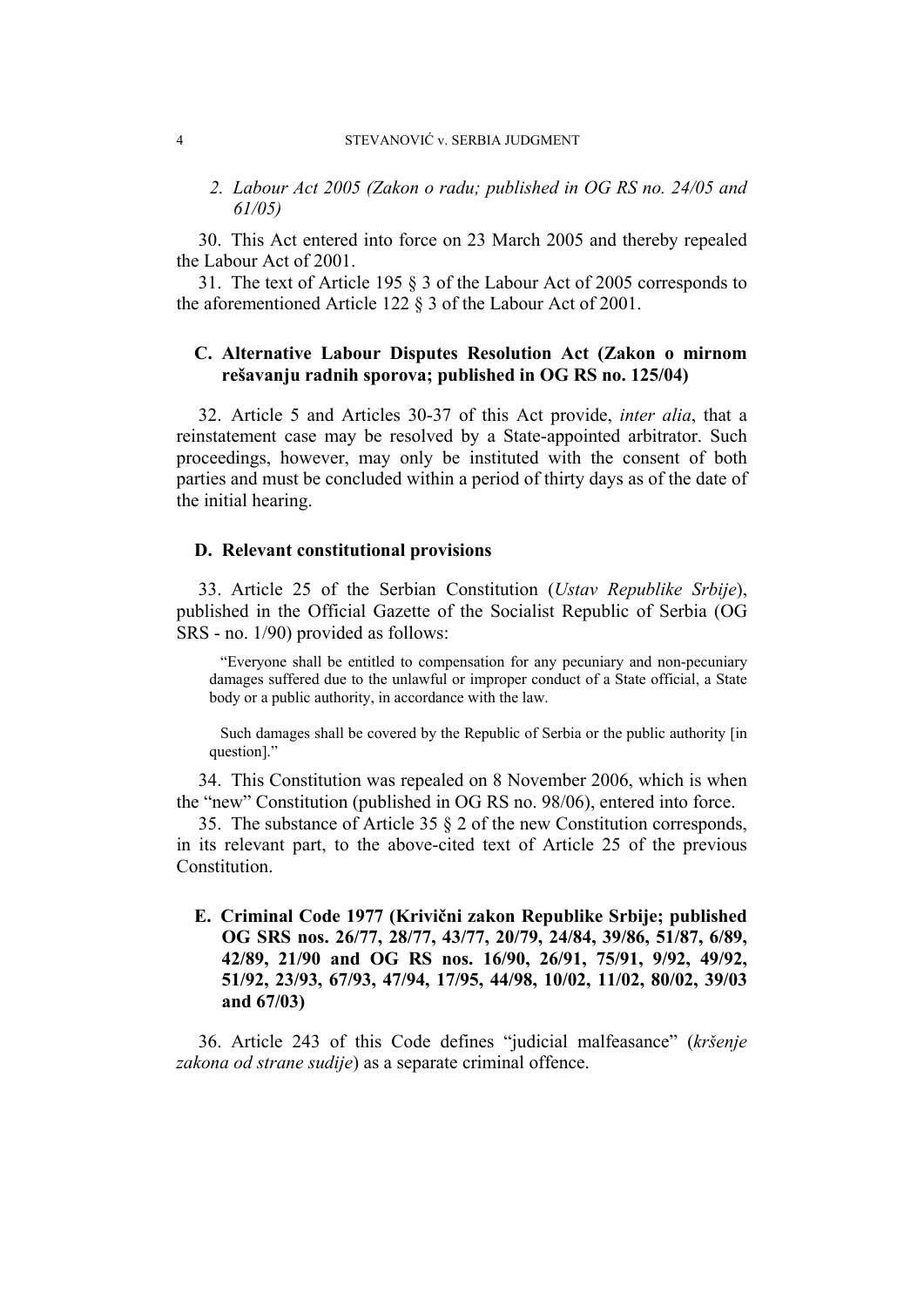## **F. The Court of Serbia and Montenegro and the succession of the State Union of Serbia and Montenegro**

37. The relevant provisions concerning the Court of Serbia and Montenegro and the succession of the State Union of Serbia and Montenegro are set out in the *Matijašević v. Serbia* judgment (no. 23037/04, §§ 12, 13 and 16-25, 19 September 2006).

# THE LAW

#### I. ALLEGED VIOLATION OF ARTICLE 6 § 1 OF THE CONVENTION

38. The applicant complained that the reinstatement case, as well as the civil compensation suit, had not been concluded within a reasonable time, as required by Article 6 § 1 of the Convention.

The relevant part of this Article reads as follows:

"In the determination of his [or her] civil rights and obligations .., everyone is entitled to a ... hearing within a reasonable time by [a] ... tribunal ..."

#### **A. Admissibility**

#### *1. Compatibility ratione personae*

39. The Government noted that on 6 March 2001 the applicant had been reinstated pending the conclusion of his labour case (see paragraphs 10 and 25 above) and submitted that he had thereby been deprived of his "victim status" within the meaning of Article 34 of the Convention.

40. The applicant recalled that the provisional reinstatement referred to had been revoked in 2002 and pointed out that, from then on, he could have been dismissed at his employer's absolute discretion.

41. Since the complaints in question concern the length of the proceedings at issue, which are still pending, and given the fact that his reinstatement has indeed been devoid of any legal basis as of 22 February 2002 (see paragraph 12 above), it is clear that the applicant has yet to obtain a "final acknowledgment" of the violations allegedly suffered or be provided with any other meaningful redress (see *Dalban v. Romania* [GC], no. 28114/95, § 44, ECHR 1999-VI).

42. The Court therefore finds that the applicant has retained his victim status and dismisses the Government's objection in this regard.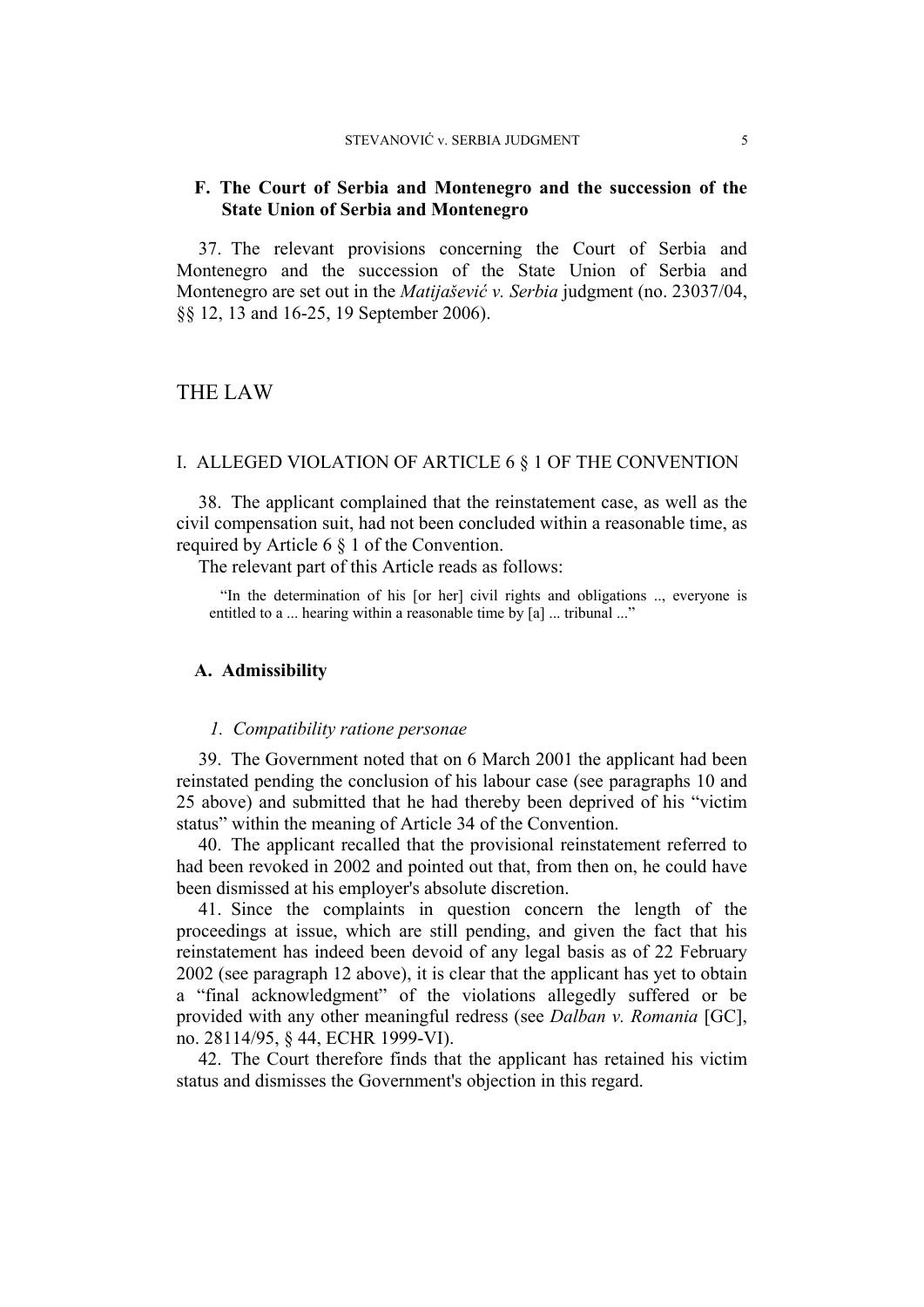#### *2. Compatibility ratione temporis*

43. The Government observed that all of the judgments concerning the applicant's labour claim had been adopted by 2001, that the separate compensation case was itself closely related to those proceedings, and, lastly, that the respondent State had ratified the Convention on 3 March 2004. The applicant's complaints were therefore incompatible with the provisions of the Convention *ratione temporis*.

44. The applicant maintained that the violations in question were of a continuing character.

45. Pursuant to its extensive case-law on this issue (see, among many other authorities, *V.A.M. v. Serbia*, no. 39177/05, § 102, 13 March 2007) and given that the impugned proceedings are still pending, the Court finds that they fall clearly within its competence *ratione temporis* as of 3 March 2004 (see also paragraphs 56-58 below). The Government's objection must therefore be dismissed.

#### *3. Exhaustion of domestic remedies*

46. The Government submitted that the applicant had not exhausted all effective domestic remedies.

47. In particular, he had failed to complain about the delay in question to the Supreme Court's Supervisory Board (see paragraph 28 above). Further, he had not made use of the complaint procedure before the Court of Serbia and Montenegro (see paragraph 37 above). Finally, the applicant had neither brought a separate civil lawsuit under Articles 199 and 200 of the Obligations Act and Article 25 of the Constitution (see paragraphs 28 and 33 above) nor filed a criminal complaint under Article 243 of the Criminal Code 1977 (see paragraph 36 above).

48. The applicant contested the effectiveness of these remedies.

49. The Court has already held that the above remedies could not be deemed effective within the meaning of its established case-law under Article 35 § 1 of the Convention (see, *mutatis mutandis*, *V.A.M. v. Serbia*, cited above, §§ 85-88 and 119, 13 March 2007). It sees no reason to depart from those findings in the present application and concludes, therefore, that the Government's objection must be rejected.

#### *4. Conclusion*

50. The Court considers that the applicant's complaints are not manifestly ill-founded within the meaning of Article 35 § 3 of the Convention and finds no other ground to declare them inadmissible. The complaints must therefore be declared admissible.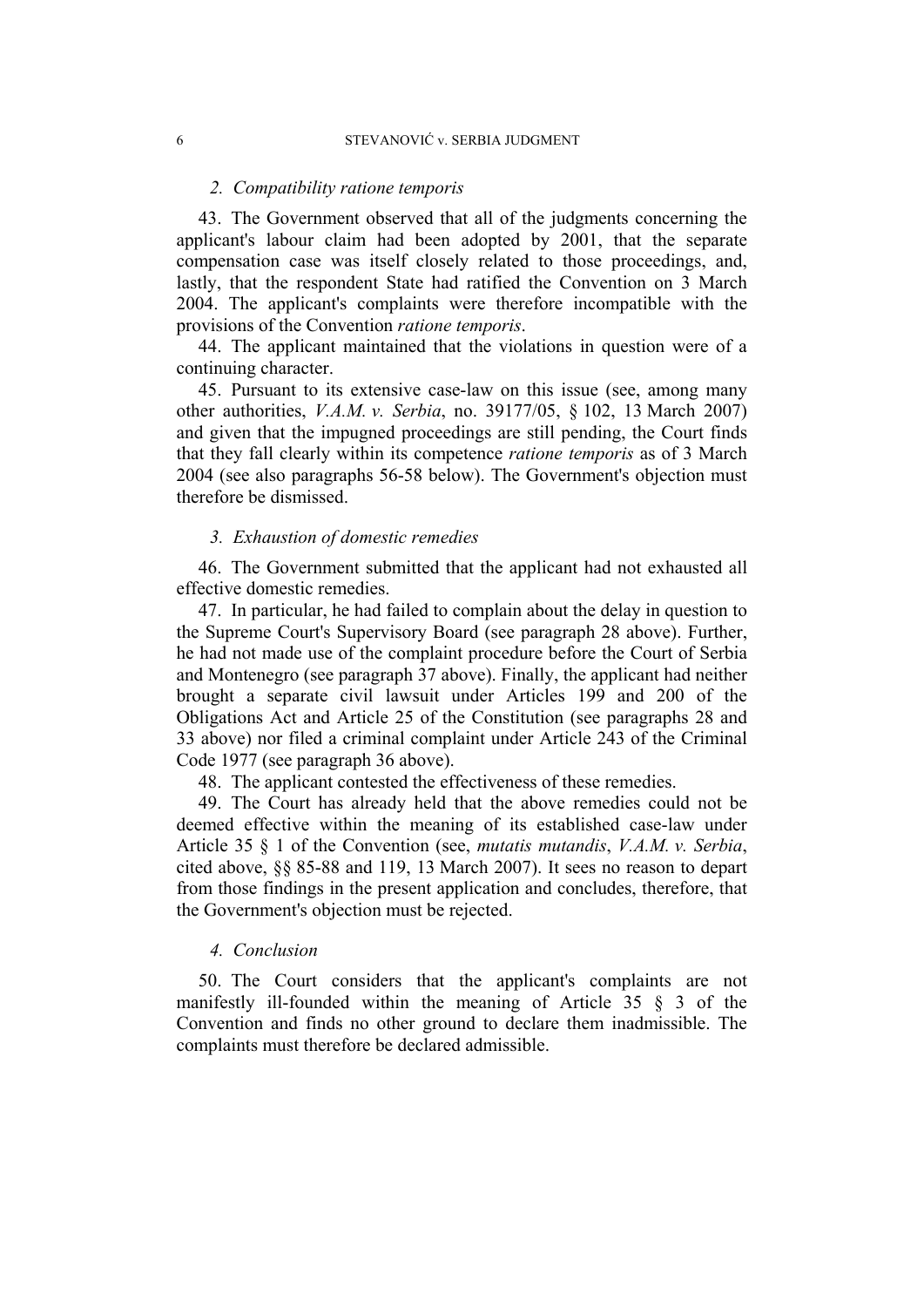#### **B. Merits**

## *1. Arguments of the parties*

51. Even assuming that the applicant's complaints were not incompatible with the Convention *ratione temporis* (see paragraph 43 above), the Government argued that there had been no violation of Article 6 § 1 of the **Convention** 

52. The applicant reaffirmed his complaints about the length of the proceeding at issue.

#### *2. Relevant principles*

53. The Court reiterates that the reasonableness of the length of proceedings must be assessed in the light of the circumstances of the case and having regard to the criteria laid down in its case-law, in particular the complexity of the case, the conduct of the parties and of the relevant authorities, and the importance of what is at stake for the applicant (see, among other authorities, *Mikulić v. Croatia*, no. 53176/99, § 38, ECHR 2002-I).

54. Further, according to the Court's settled jurisprudence, repeated reexamination of a single case following remittal may in itself disclose a serious deficiency in the respondent State's judicial system (see *Pavlyulynets v. Ukraine*, no. 70767/01, § 51, 6 September 2005).

55. Finally, the Court recalls that reinstatement proceedings are of "crucial importance" to plaintiffs and that, as such, they must be dealt with "expeditiously" (see *Guzicka v. Poland*, no. 55383/00, § 30, 13 July 2004). Indeed, this requirement is reinforced additionally in respect of States where domestic law provides that such cases must be resolved with particular urgency (see, *mutatis mutandis*, *Borgese v. Italy*, judgment of 26 February 1992, Series A no. 228-B, § 18; see also paragraphs 29-31 above).

*3. The Court's assessment* 

#### **(a) Period to be taken into account**

56. The Court notes that the labour case was brought on 16 June 1992 and, further, that it is currently still pending at first instance (see paragraphs 5-20 above). Since the respondent State ratified the Convention on 3 March 2004, it has thus been within the Court's competence *ratione temporis* for more than three years and six months.

57. The Court further recalls that, in order to determine the reasonableness of the delay at issue, regard must be had to the state of the labour case on the date of ratification (see, *mutatis mutandis*, *Styranowski v. Poland*, judgment of 30 October 1998, *Reports of Judgments and Decisions*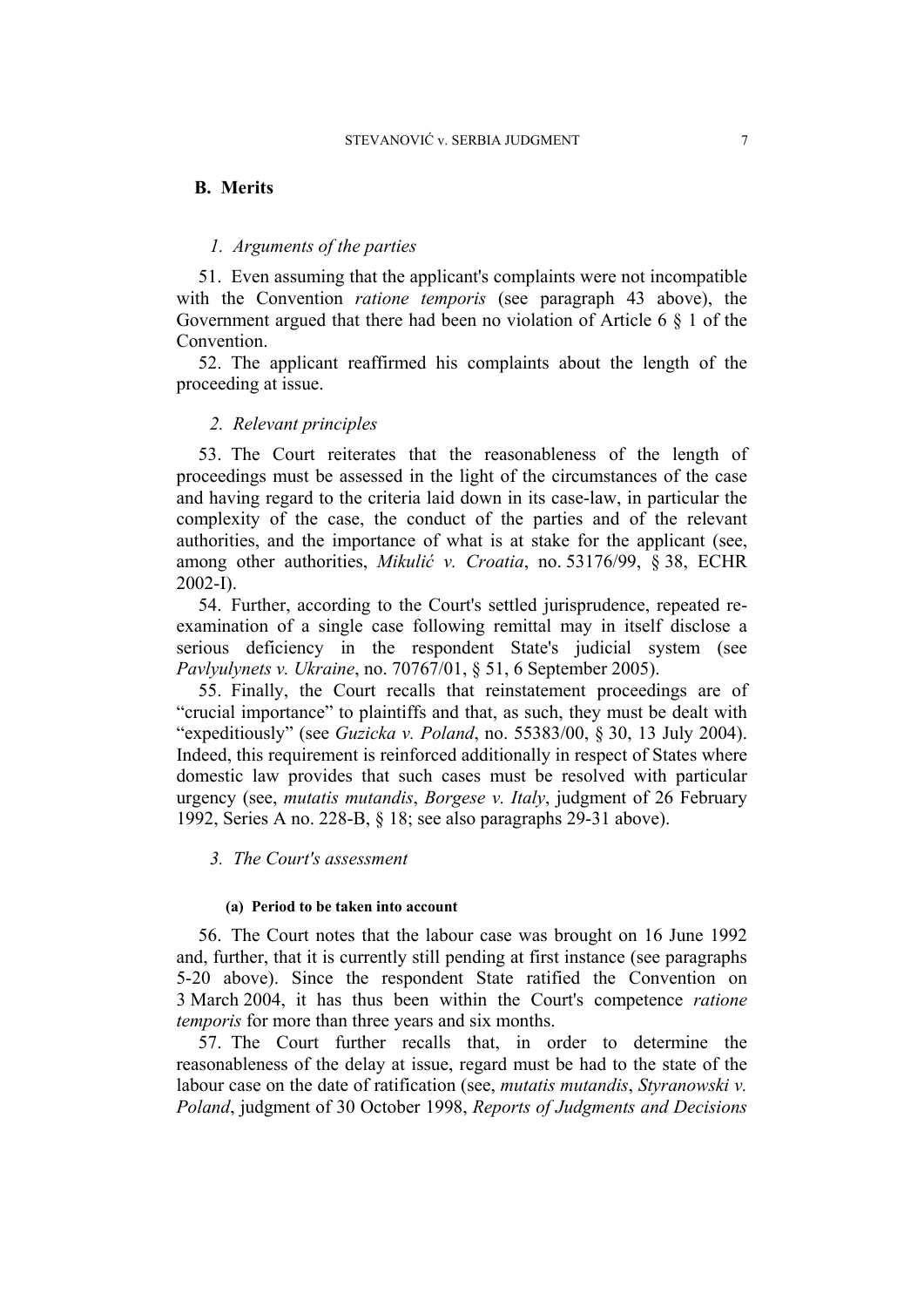1998-VIII) and notes that on 3 March 2004, following eight remittals, it had already been pending for more than eleven years and eight months.

58. Finally, the Court observes that the related civil compensation suit, initiated on 17 June 2004 and suspended since 2 October 2006 at first instance, has been within its competence *ratione temporis* from the outset, a period of three years and three months (see paragraphs 21-24 above).

#### **(b) The labour case**

59. The Court notes that, since the respondent State's ratification of the Convention, no decisions on the merits of the applicant's case have been rendered (see paragraphs 12-20 above). Indeed, there has apparently been no movement in the case since 2 June 2006 (see paragraph 20 above; see also, *mutatis mutandis*, *Hefková v. Slovakia*, no. 57237/00, §§ 35 and 36, 31 May 2005). Lastly, the applicant's conduct has not contributed to the procedural delay complained of except, perhaps, in respect of the hearing scheduled for 4 February 2005 (see paragraph 16 above).

#### **(c) The civil compensation suit**

60. The Court observes that no hearings have been held in these proceedings. Instead, three decisions on the admissibility of the applicant's claim were adopted by 2 October 2006 and the case was suspended in view of the fact that "the State Union of Serbia and Montenegro had ceased to exist" in the meantime (see paragraph 24 above). The Municipal Court, therefore, refused to consider the applicant's claim on its merits, notwithstanding the fact that Serbia was the undisputed successor of the former State Union of Serbia and Montenegro (see paragraphs 23 and 37 above). Finally, the Court notes that there is no evidence in the case file that the applicant had filed an appeal against the Municipal Court's decision of 2 October 2006, which is why no delay as of that date can be imputed to the domestic authorities (see paragraph 24 above).

#### **(d) Conclusion**

61. Having regard to the criteria laid down in its jurisprudence and the relevant facts of the present case, including its complexity, as well as the conduct of parties and of the authorities, the Court considers that the length of each of the two sets of proceedings complained of has failed to satisfy the reasonable time requirement. There has, accordingly, been a violation of Article 6 § 1 of the Convention.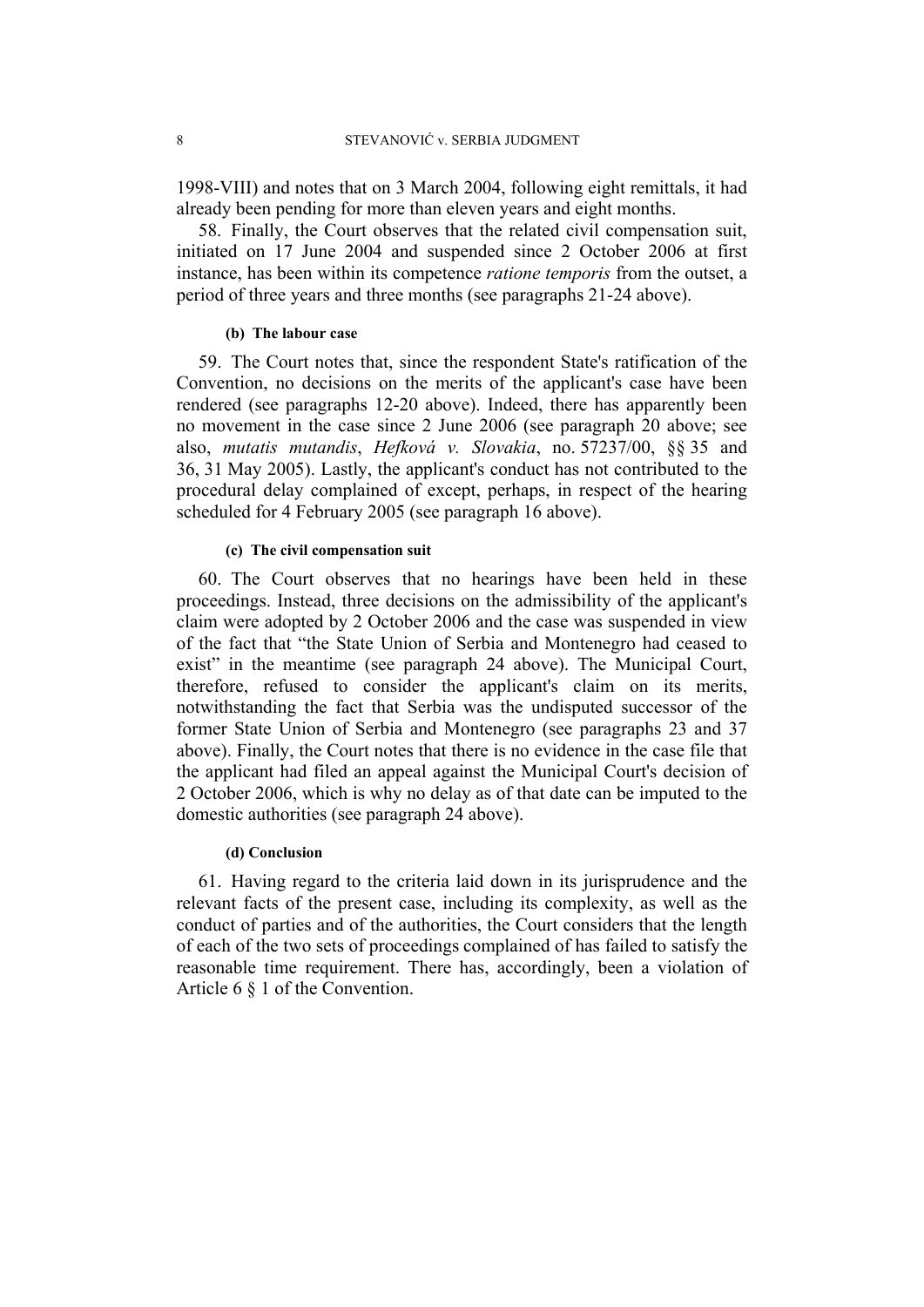#### STEVANOVIĆ v. SERBIA JUDGMENT 9

#### II. ALLEGED VIOLATION OF ARTICLE 13 OF THE CONVENTION

62. The applicant also complained about having had no effective domestic remedy at his disposal to expedite the impugned labour case or obtain compensation for the past delay. The Court considers that this complaint falls to be examined under Article 13, which provides as follows:

"Everyone whose rights and freedoms as set forth in [the] Convention are violated shall have an effective remedy before a national authority notwithstanding that the violation has been committed by persons acting in an official capacity."

#### **A. Admissibility**

63. The Court notes that the applicant's complaint raises issues of fact and law under the Convention, the determination of which requires an examination of the merits. It also considers that the applicant's complaint is not manifestly ill-founded within the meaning of Article 35 § 3 of the Convention and that it cannot be rejected on any other ground. The complaint must therefore be declared admissible.

# **B. Merits**

#### *1. Arguments of the parties*

64. The Government stated that there has been no violation of Article 13, but the applicant reaffirmed his complaints.

#### *2. Relevant principles*

65. The Court notes that a remedy concerning length is "effective" if it can be used either to expedite the proceedings before the courts dealing with the case, or to provide the litigant with adequate redress for delays which have already occurred (see *Sürmeli v. Germany* [GC], no. 75529/01, § 99, ECHR 2006).

66. The Court also recalls that the best solution in absolute terms is indisputably, as in many spheres, prevention. Where the judicial system is deficient with regard to the reasonable-time requirement in Article 6 § 1 of the Convention, a remedy designed to expedite the proceedings in order to prevent them from becoming excessively lengthy is the most effective solution. Such a remedy offers an undeniable advantage over a remedy affording only compensation, since it also prevents a finding of successive violations in respect of the same set of proceedings and does not merely repair the breach *a posteriori*, as does a compensatory remedy. Some States have fully understood the situation by choosing to combine the two types of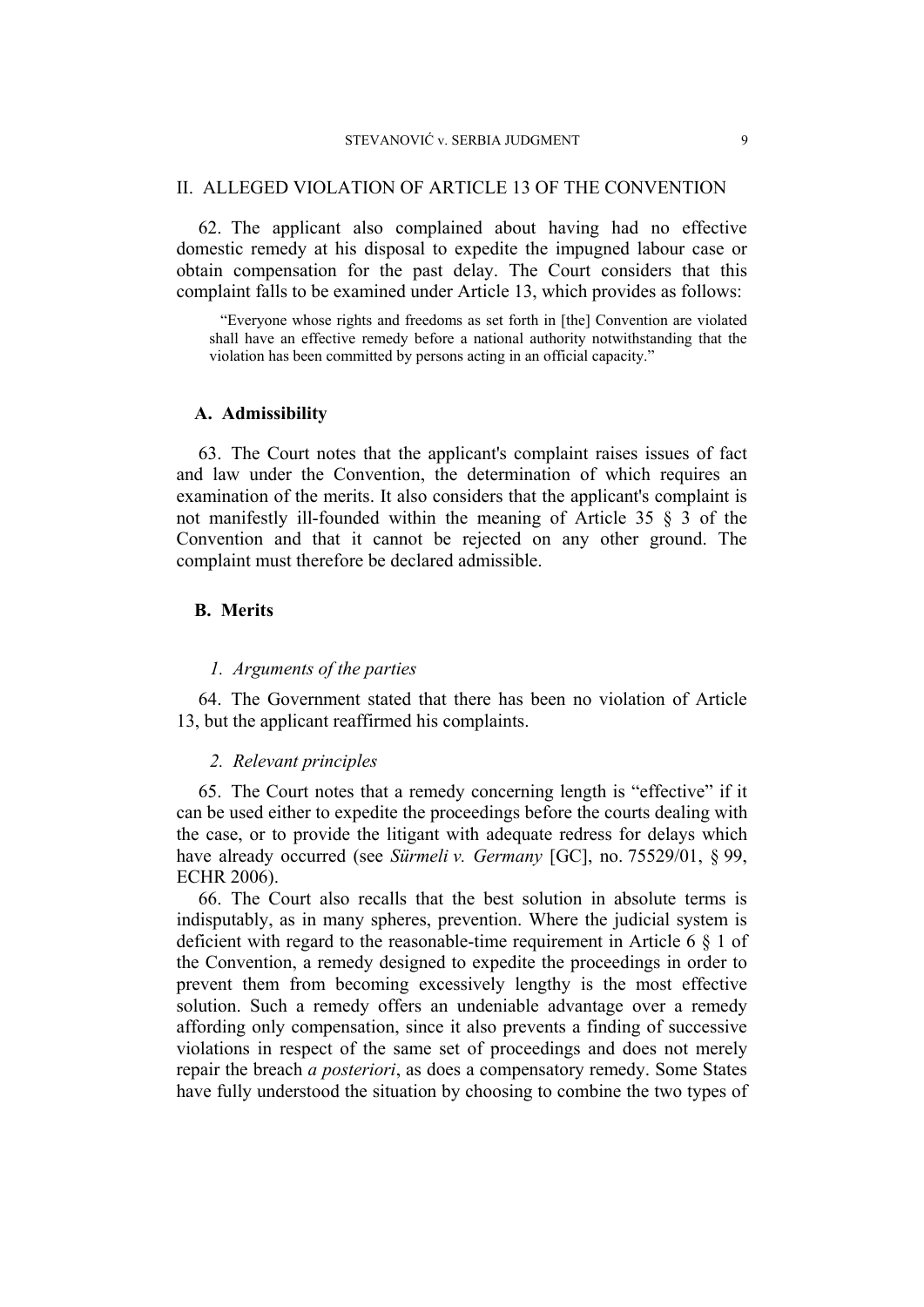remedy, one designed to expedite the proceedings and the other to afford compensation (see *Sürmeli v. Germany* [GC], cited above, §100).

#### *3. The Court's assessment*

67. The Court notes that the Government have already suggested in their preliminary objection that there were remedies available for the applicant's complaints about the length of the proceedings under Article 6 § 1, and finds that, in so far as they rely on the same reasoning by way of their response to the Article 13 complaint, their arguments must, just like their objections, be rejected on the grounds described at paragraphs 46-49 above.

68. The Court considers, therefore, that there has been a violation of Article 13 taken together with Article 6 § 1 of the Convention on account of the lack of an effective remedy under domestic law for the applicant's complaints concerning the length of civil proceedings.

# III. APPLICATION OF ARTICLE 41 OF THE CONVENTION

69. Article 41 of the Convention provides:

"If the Court finds that there has been a violation of the Convention or the Protocols thereto, and if the internal law of the High Contracting Party concerned allows only partial reparation to be made, the Court shall, if necessary, afford just satisfaction to the injured party."

#### **A. Damage**

70. The applicant claimed a total of 114,845 euros (EUR) for pecuniary and non-pecuniary damages. As regards the former, he referred to salary arrears, unpaid social security contributions and the free distribution of his employer's shares, while, concerning the latter, he stated that he had suffered considerable mental anguish as a result of the length of the proceedings in question.

71. The Government contested those claims.

72. The Court considers that the applicant's pecuniary claim has not been substantiated by any relevant supporting evidence and finds that it must, therefore, be rejected in its entirety. However, making its assessment on an equitable basis and having regard to the circumstances of the case, the Court awards the applicant EUR 3,500 in respect of the non-pecuniary damage suffered.

## **B. Costs and expenses**

73. The applicant also claimed EUR 7,500 for the costs and expenses incurred before the domestic courts.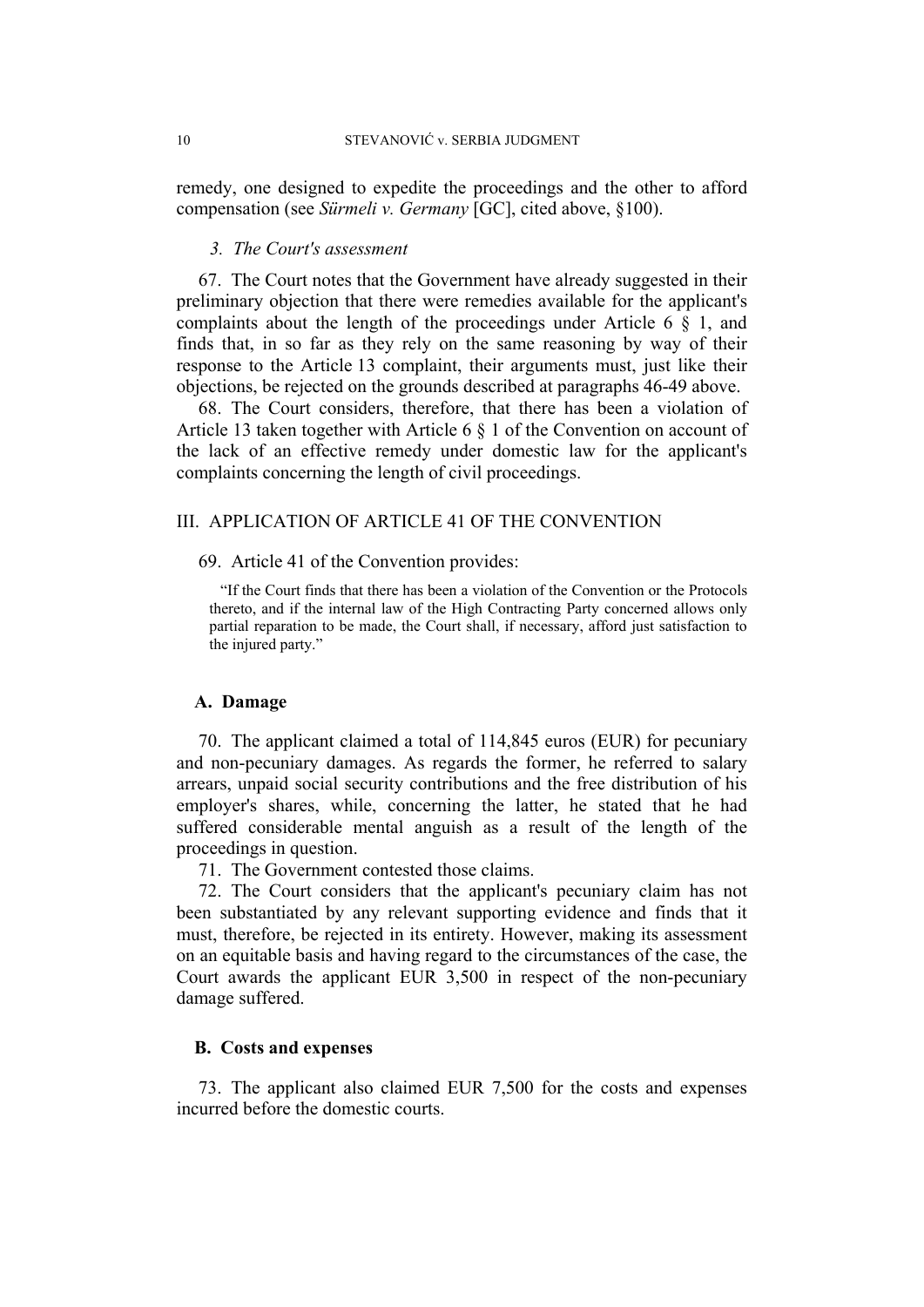74. The Government contested this claim.

75. According to the Court's case-law, an applicant is entitled to the reimbursement of costs and expenses only in so far as it has been shown that these have been actually and necessarily incurred and were also reasonable as to their quantum (see, for example, *Iatridis v. Greece* (just satisfaction) [GC], no. 31107/96, § 54, ECHR 2000-XI).

76. In the present case, the Court considers that the amount claimed by the applicant is excessive. Regard being had to the information in its possession and the above criteria, however, the Court considers it reasonable to award the applicant the sum of EUR 1,000 under this head.

#### **C. Default interest**

77. The Court considers it appropriate that the default interest should be based on the marginal lending rate of the European Central Bank, to which should be added three percentage points.

# FOR THESE REASONS, THE COURT UNANIMOUSLY

- 1. *Declares* the application admissible;
- 2. *Holds* that there has been a violation of Article 6 § 1 of the Convention;
- 3. *Holds* that there has been a violation of Article 13 of the Convention;
- 4. *Holds*

(a) that the respondent State is to pay the applicant, within three months from the date on which the judgment becomes final, in accordance with Article 44 § 2 of the Convention, EUR 3,500 (three thousand five hundred euros) in respect of non-pecuniary damage as well as EUR 1,000 (one thousand euros) for costs and expenses, which sums are to be converted into the national currency of the respondent State at the rate applicable on the date of settlement, plus any tax that may be chargeable;

(b) that from the expiry of the above-mentioned three months until settlement simple interest shall be payable on the above amounts at a rate equal to the marginal lending rate of the European Central Bank during the default period plus three percentage points;

5. *Dismisses* the remainder of the applicant's claim for just satisfaction.